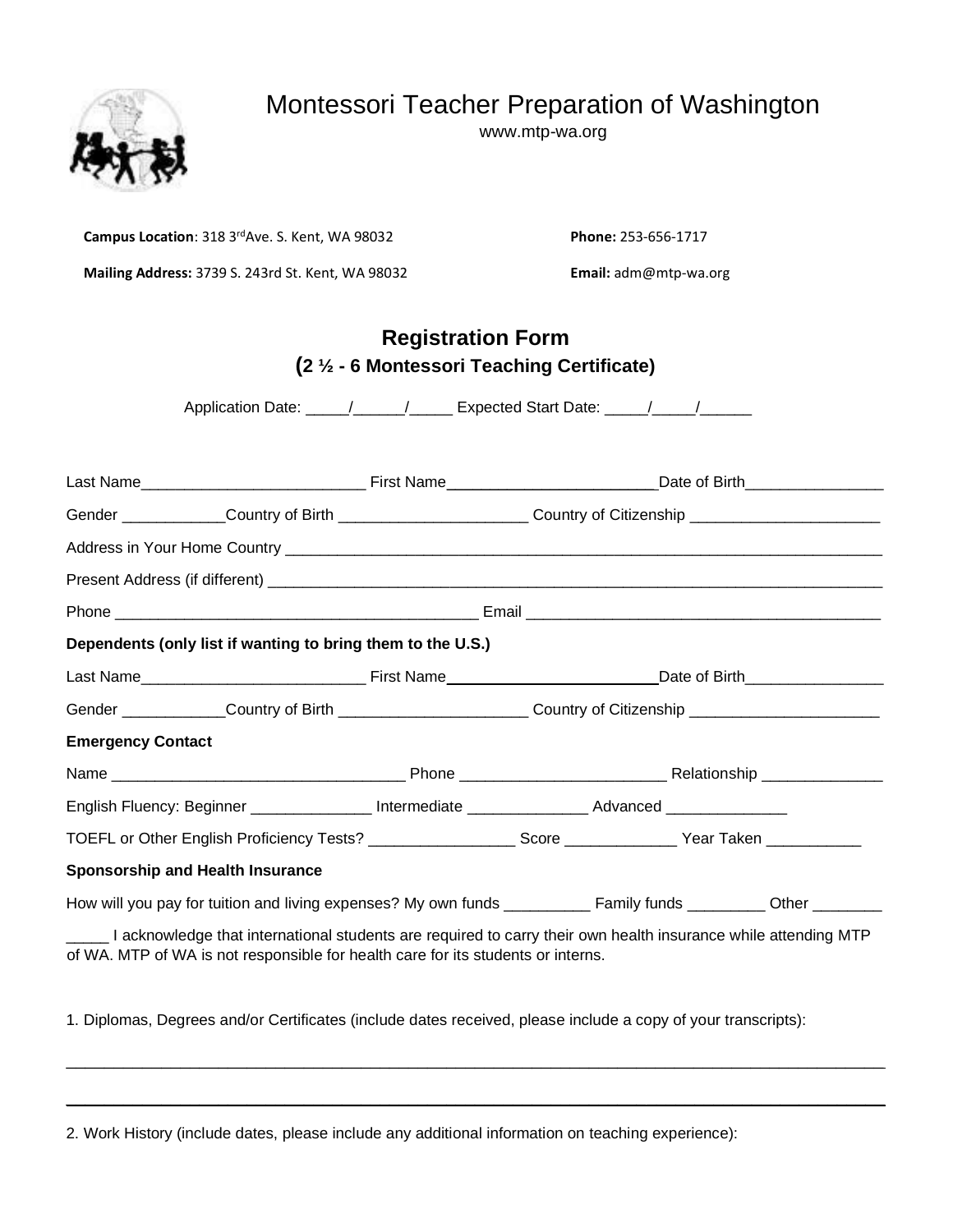3. What do you consider the five most important personal qualities of a teacher of young children?

\_\_\_\_\_\_\_\_\_\_\_\_\_\_\_\_\_\_\_\_\_\_\_\_\_\_\_\_\_\_\_\_\_\_\_\_\_\_\_\_\_\_\_\_\_\_\_\_\_\_\_\_\_\_\_\_\_\_\_\_\_\_\_\_\_\_\_\_\_\_\_\_\_\_\_\_\_\_\_\_\_\_\_\_\_\_

\_\_\_\_\_\_\_\_\_\_\_\_\_\_\_\_\_\_\_\_\_\_\_\_\_\_\_\_\_\_\_\_\_\_\_\_\_\_\_\_\_\_\_\_\_\_\_\_\_\_\_\_\_\_\_\_\_\_\_\_\_\_\_\_\_\_\_\_\_\_\_\_\_\_\_\_\_\_\_\_\_\_\_\_\_\_

- 1) 2) 3) 4)
- 5)

4. What has been your experience with Montessori's philosophy and with Montessori schools?

5. How did you learn of Montessori Teacher Preparation of Washington? (If through a previous student, who?):

\_\_\_\_\_\_\_\_\_\_\_\_\_\_\_\_\_\_\_\_\_\_\_\_\_\_\_\_\_\_\_\_\_\_\_\_\_\_\_\_\_\_\_\_\_\_\_\_\_\_\_\_\_\_\_\_\_\_\_\_\_\_\_\_\_\_\_\_\_\_\_\_\_\_\_\_\_\_\_\_\_\_\_\_\_\_

\_\_\_\_\_\_\_\_\_\_\_\_\_\_\_\_\_\_\_\_\_\_\_\_\_\_\_\_\_\_\_\_\_\_\_\_\_\_\_\_\_\_\_\_\_\_\_\_\_\_\_\_\_\_\_\_\_\_\_\_\_\_\_\_\_\_\_\_\_\_\_\_\_\_\_\_\_\_\_\_\_\_\_\_\_\_

 $\_$  ,  $\_$  ,  $\_$  ,  $\_$  ,  $\_$  ,  $\_$  ,  $\_$  ,  $\_$  ,  $\_$  ,  $\_$  ,  $\_$  ,  $\_$  ,  $\_$  ,  $\_$  ,  $\_$  ,  $\_$  ,  $\_$  ,  $\_$  ,  $\_$  ,  $\_$  ,  $\_$  ,  $\_$  ,  $\_$  ,  $\_$  ,  $\_$  ,  $\_$  ,  $\_$  ,  $\_$  ,  $\_$  ,  $\_$  ,  $\_$  ,  $\_$  ,  $\_$  ,  $\_$  ,  $\_$  ,  $\_$  ,  $\_$  ,

 $\_$  ,  $\_$  ,  $\_$  ,  $\_$  ,  $\_$  ,  $\_$  ,  $\_$  ,  $\_$  ,  $\_$  ,  $\_$  ,  $\_$  ,  $\_$  ,  $\_$  ,  $\_$  ,  $\_$  ,  $\_$  ,  $\_$  ,  $\_$  ,  $\_$  ,  $\_$  ,  $\_$  ,  $\_$  ,  $\_$  ,  $\_$  ,  $\_$  ,  $\_$  ,  $\_$  ,  $\_$  ,  $\_$  ,  $\_$  ,  $\_$  ,  $\_$  ,  $\_$  ,  $\_$  ,  $\_$  ,  $\_$  ,  $\_$  ,

| to complete your 9-month internship:                                                                   | 6. Which Montessori school(s) have you observed? List your preference below of the school(s) in which you would like |
|--------------------------------------------------------------------------------------------------------|----------------------------------------------------------------------------------------------------------------------|
|                                                                                                        |                                                                                                                      |
| 7. I give permission for my pictures to be used in MTP advertising: Yes _________ No                   |                                                                                                                      |
| I have read and accept all the conditions written on this application. I verify that to the best of my |                                                                                                                      |
| knowledge, all the statements on this form are true.                                                   |                                                                                                                      |
|                                                                                                        |                                                                                                                      |

Date: \_\_\_\_\_\_\_\_\_\_\_\_\_\_\_\_\_\_\_\_\_\_\_\_\_\_\_\_\_\_\_\_\_\_\_\_\_\_\_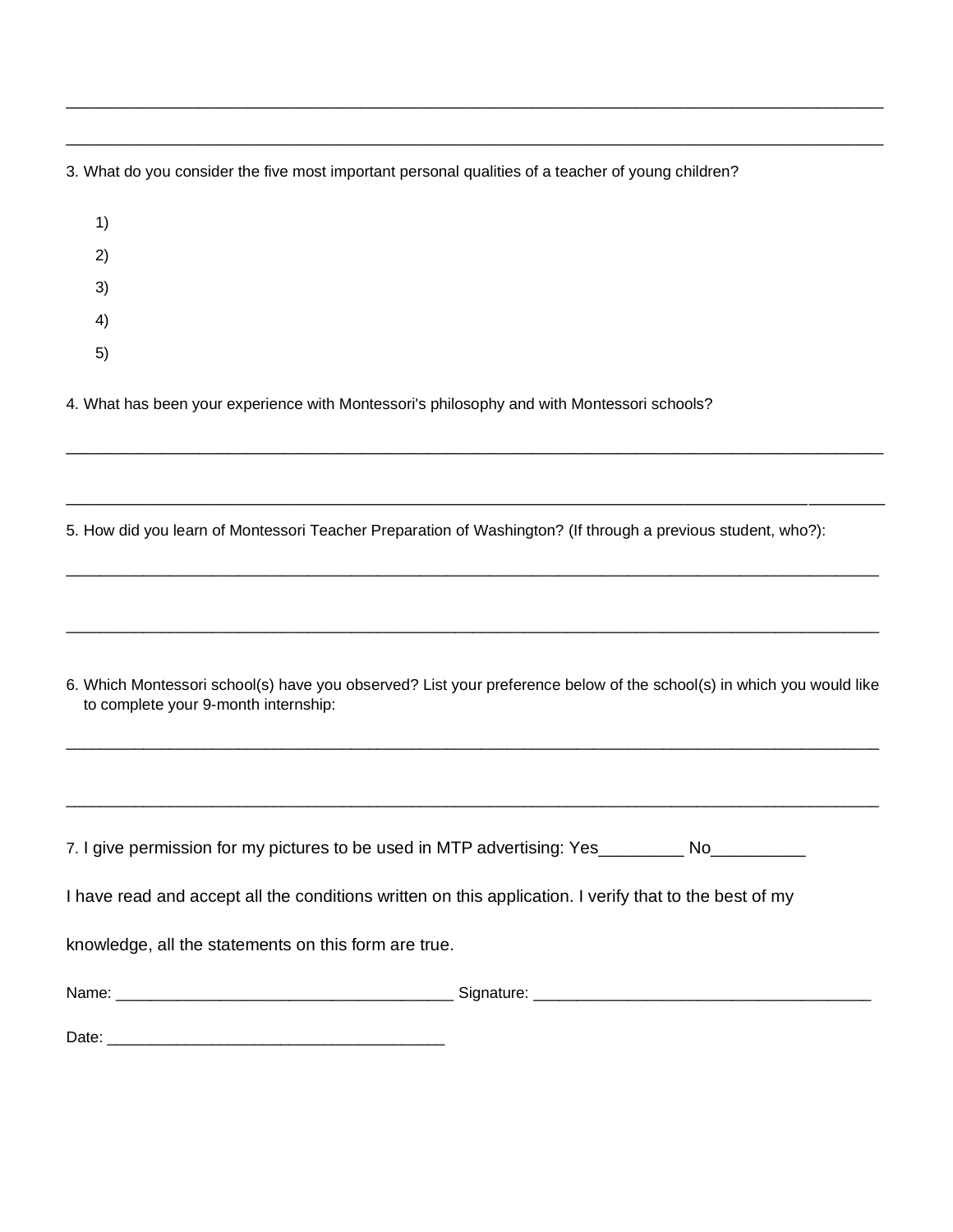### **Payment Plan (10-Month Academic Class)**

#### Plan I (Cash):

\$100: Registration Fee (due at registration, non-refundable)

\$200: I-20 Fee (due at registration, non-refundable)

\$200: Materials Fee (due at registration, non-refundable)

\$171: MACTE Student Fee (due at registration, non-refundable)

\$5,900: Class Tuition (due at registration)

#### **Total Due at Registration: \$6,571**

Plan II (3-Month Payment Plan):

\$100: Registration Fee (due at registration, non-refundable)

\$200: I-20 Fee (due at registration, non-refundable)

\$200: Materials Fee (due at registration, non-refundable)

\$171: MACTE Student Fee (due at registration, non-refundable)

\$6,100: Class Tuition (2 payments of \$2,033 and 1 payment of \$2,034 with the first due at registration)

**Total Due at Registration: \$6,771** (\*A \$25 late fee will be added to each late payment)

Plan III (10-Month Payment Plan):

\$100: Registration Fee (due at registration, non-refundable)

\$200: I-20 Fee (due at registration, non-refundable)

\$200: Materials Fee (due at registration, non-refundable)

\$171: MACTE Student Fee (due at registration, non-refundable)

\$6,300: Class Tuition (10 monthly payments of \$630 with the first due at registration)

**Total Due at Registration: \$6,971** (\*A \$25 late fee will be added to each late payment)

### **(9-Month Practicum)**

Additional Fees:

\$1,000: Intern Field Supervisions \$100: IAPM Certification Fee \$25: MTP Transcript Fee **Total Due During Practicum: \$1,125** 

I, Select payment plan and agree to make all tuition payments on or before the required dates. If my payment is more than one-week late, I agree to pay a late fee of \$25. I am also liable for all legal and collection fees. I understand that I am not considered enrolled until this document is signed, returned and that the entirety of my plan must be paid unless I give written notice of withdrawal (see refund policy).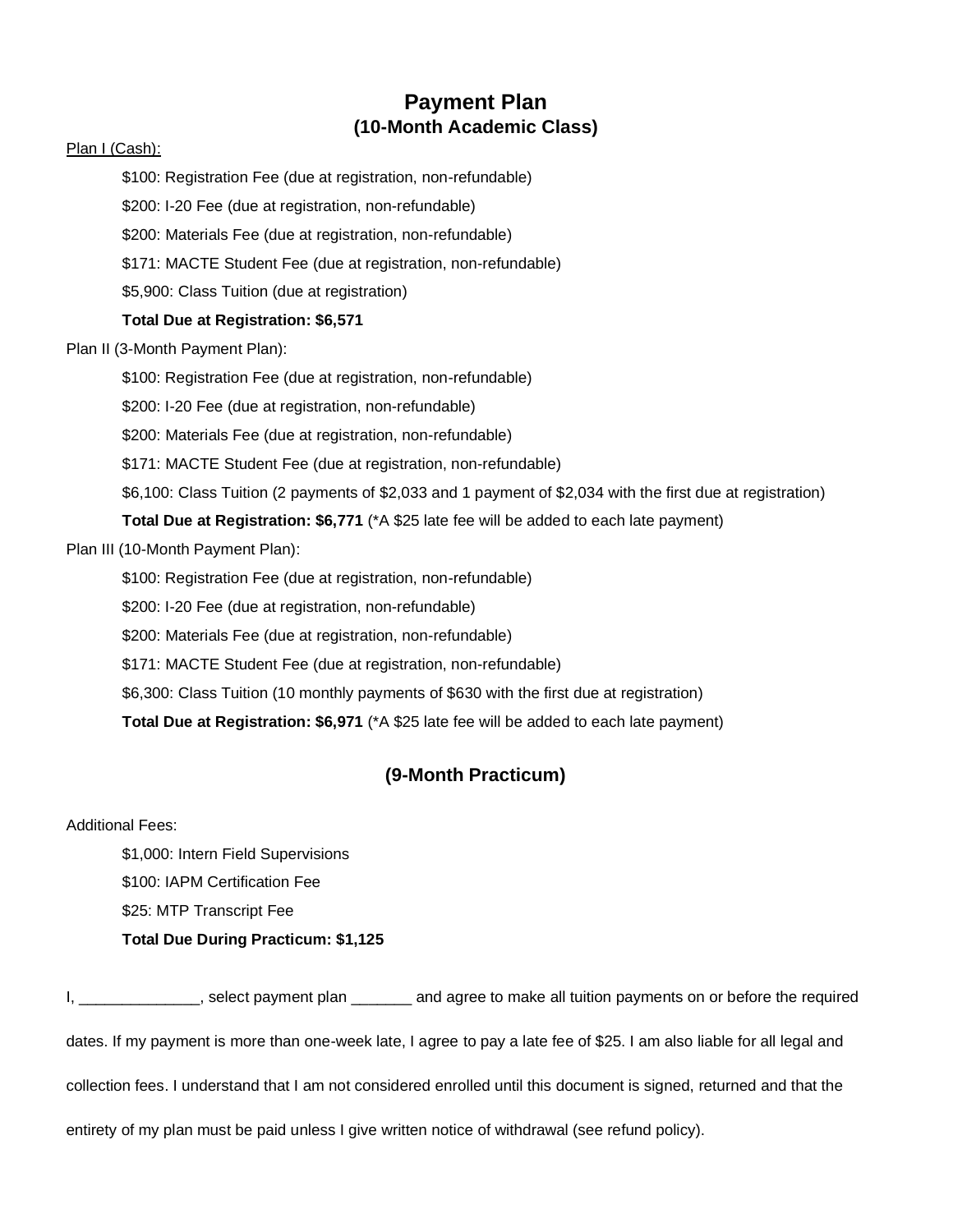| I understand that attendance of 260 hours of on-site classes is required for certification                                                                                                                                     |  |  |  |  |  |  |
|--------------------------------------------------------------------------------------------------------------------------------------------------------------------------------------------------------------------------------|--|--|--|--|--|--|
| I understand that the certification received from MTP of WA and IAPM does not permit me to be a Montessori                                                                                                                     |  |  |  |  |  |  |
| trainer                                                                                                                                                                                                                        |  |  |  |  |  |  |
| I agree that MTP's curriculum is the property of MTP of WA and may not be passed onto nor copied                                                                                                                               |  |  |  |  |  |  |
| I agree that pictures of MTP of WA's materials may not be given or sold to others                                                                                                                                              |  |  |  |  |  |  |
| Lagree that no portion of the MTP course may be reproduced without written permission                                                                                                                                          |  |  |  |  |  |  |
| If this contract is cancelled within 5 business days of this dated application, all fees will be returned.                                                                                                                     |  |  |  |  |  |  |
|                                                                                                                                                                                                                                |  |  |  |  |  |  |
|                                                                                                                                                                                                                                |  |  |  |  |  |  |
| This calculing the control of the Change COO 40 DOM: Included a considered as a considered and a set of the control of the constant of the constant of the constant of the constant of the constant of the constant of the con |  |  |  |  |  |  |

This school is licensed under Chapter 28C.10 RCW; inquiries or complaints regarding this or any other private vocational school may be made to the Workforce Training and Education Coordinating Board, 128 10th Ave SW, Olympia, WA 98501 (360-709-4600) [WAC 490-105- 040(5)(b)].

Montessori Teacher Preparation of Washington is registered with the Workforce Training and Education coordinating board under the Educational Services Act of 1979 and has agreed to comply with the requirements established by Workforce. In the event of a dispute between a student and MTP, the student may seek the assistance of Workforce at (360) 709-4600. MTP, the student may seek the assistance of Workforce at (360) 709-4600.